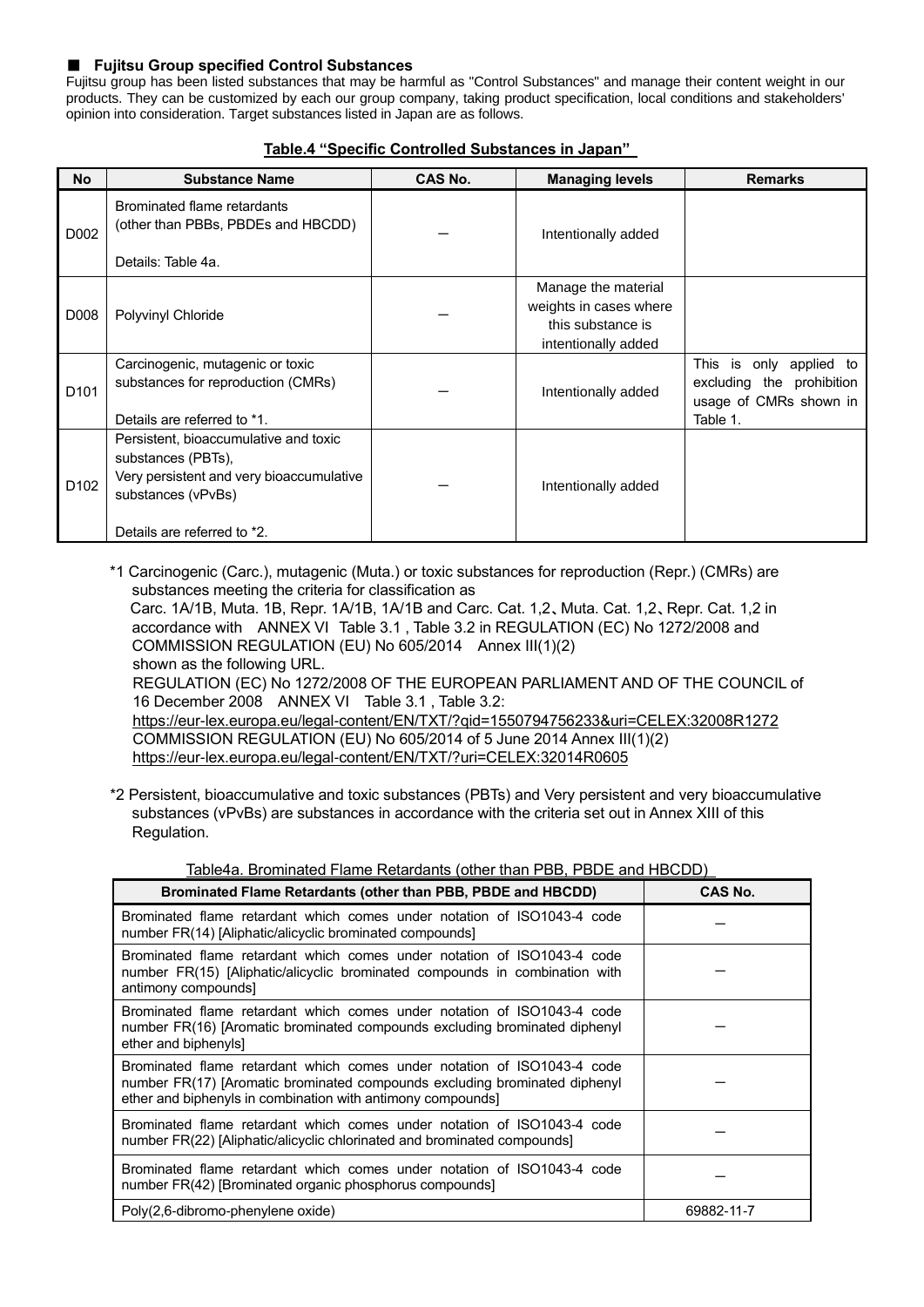| Brominated Flame Retardants (other than PBB, PBDE and HBCDD) | <b>CAS No.</b> |
|--------------------------------------------------------------|----------------|
| Tetra-decabromo-diphenoxy-benzene                            | 58965-66-5     |
| 1,2-Bis(2,4,6-tribromo-phenoxy)ethane                        | 37853-59-1     |
| 3,5,3',5'-Tetrabromo-bisphenol A (TBBA)                      | 79-94-7        |
| TBBA, unspecified                                            | 30496-13-0     |
| TBBA-epichlorhydrin oligomer                                 | 40039-93-8     |
| TBBA-TBBA-diglycidyl-ether oligomer                          | 70682-74-5     |
| TBBA carbonate oligomer                                      | 28906-13-0     |
| TBBA carbonate oligomer, phenoxy end capped                  | 94334-64-2     |
| TBBA carbonate oligomer, 2,4,6-tribromo-phenol terminated    | 71342-77-3     |
| TBBA-bisphenol A-phosgene polymer                            | 32844-27-2     |
| Brominated epoxy resin end-capped with tribromophenol        | 139638-58-7    |
| Brominated epoxy resin end-capped with tribromophenol        | 135229-48-0    |
| TBBA-(2,3-dibromo-propyl-ether)                              | 21850-44-2     |
| TBBA bis-(2-hydroxy-ethyl-ether)                             | 4162-45-2      |
| TBBA-bis-(allyl-ether)                                       | 25327-89-3     |
| TBBA-dimethyl-ether                                          | 37853-61-5     |
| Tetrabromo-bisphenol S                                       | 39635-79-5     |
| TBBS-bis-(2,3-dibromo-propyl-ether)                          | 42757-55-1     |
| 2,4-Dibromo-phenol                                           | 615-58-7       |
| 2,4,6-Tribromo-phenol                                        | 118-79-6       |
| Pentabromo-phenol                                            | 608-71-9       |
| 2,4,6-Tribromo-phenyl-allyl-ether                            | 3278-89-5      |
| Tribromo-phenyl-allyl-ether, unspecified                     | 26762-91-4     |
| Bis(methyl)tetrabromo-phthalate                              | 55481-60-2     |
| Bis(2-ethylhexyl)tetrabromo-phthalate                        | 26040-51-7     |
| 2-Hydroxy-propyl-2-(2-hydroxy-ethyl)-ethyl-TBP               | 20566-35-2     |
| TBPA, glycol-and propylene-oxide esters                      | 75790-69-1     |
| N,N'-Ethylene-bis-(tetrabromo-phthalimide)                   | 32588-76-4     |
| Ethylene-bis(5,6-dibromo-norbornane-2,3-dicarboximide)       | 52907-07-0     |
| 2,3-Dibromo-2-butene-1,4-diol                                | 3234-02-4      |
| Dibromo-neopentyl-glycol                                     | 3296-90-0      |
| Dibromo-propanol                                             | 96-13-9        |
| Tribromo-neopentyl-alcohol                                   | 36483-57-5     |
| Poly tribromo-styrene                                        | 57137-10-7     |
| Tribromo-styrene                                             | 61368-34-1     |
| Dibromo-styrene grafted PP                                   | 171091-06-8    |
| Poly-dibromo-styrene                                         | 31780-26-4     |
| Bromo-/Chloro-paraffins                                      | 68955-41-9     |
| Bromo-/Chloro-alpha-olefin                                   | 82600-56-4     |
| Vinylbromide                                                 | 593-60-2       |
| Tris-(2,3-dibromo-propyl)-isocyanurate                       | 52434-90-9     |
| Tris(2,4-dibromo-phenyl) phosphate                           | 49690-63-3     |
| Tris(tribromo-neopentyl) phosphate                           | 19186-97-1     |
| Chlorinated and brominated phosphate ester                   | 125997-20-8    |
| Pentabromo-toluene                                           | 87-83-2        |
| Pentabromo-benzyl bromide                                    | 38521-51-6     |
| 1,3-Butadiene homopolymer, brominated                        | 68441-46-3     |
| Pentabromo-benzyl-acrylate, monomer                          | 59447-55-1     |
| Pentabromo-benzyl-acrylate, polymer                          | 59447-57-3     |
| Decabromo-diphenyl-ethane                                    | 84852-53-9     |
| Tribromo-bisphenyl-maleinimide                               | 59789-51-4     |